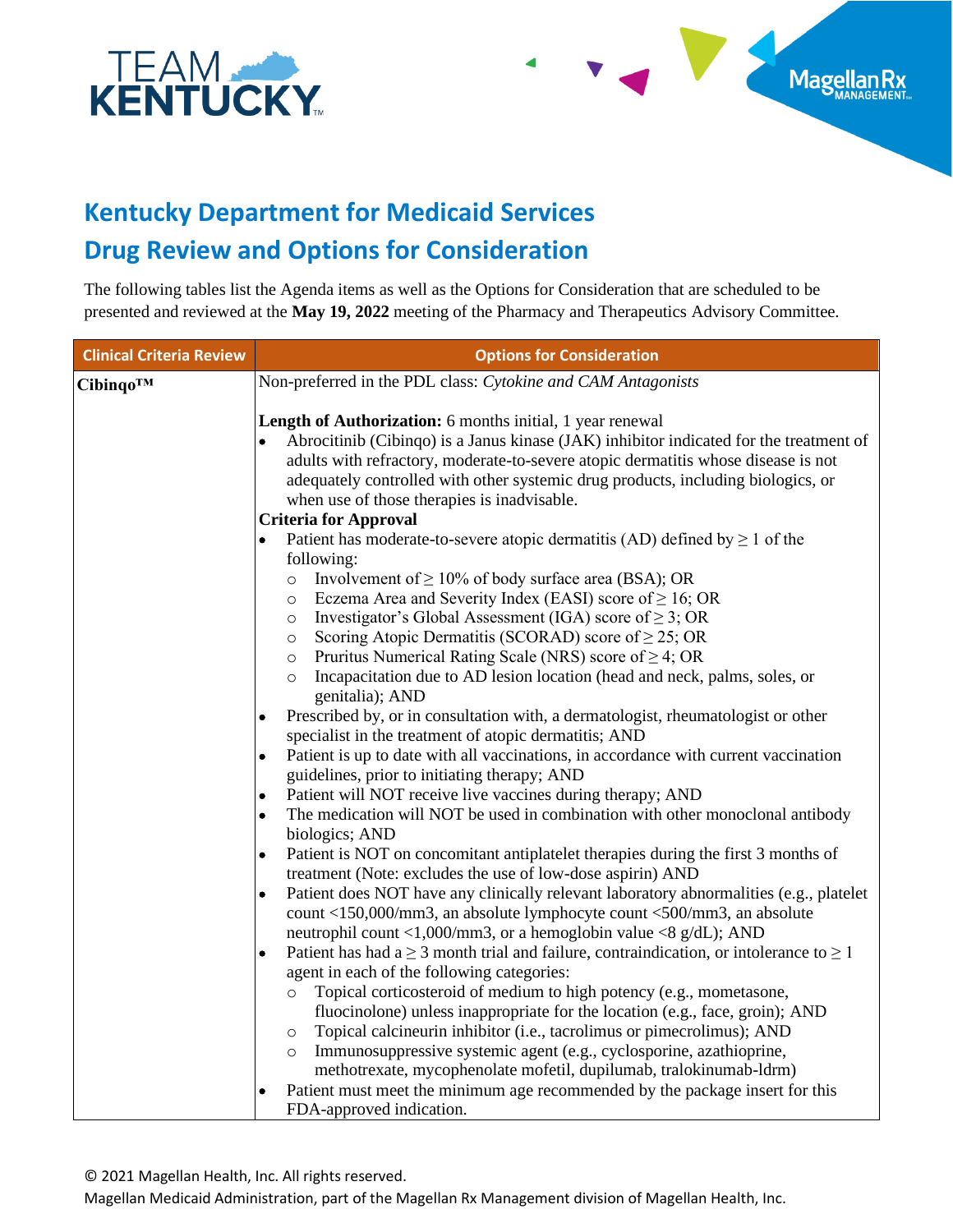| <b>Clinical Criteria Review</b> | <b>Options for Consideration</b>                                                                                                                                                                                                                                                                                                                                                                                                                                                                                                                                                                                                                                                                                                                                                                                                                                                                                                  |
|---------------------------------|-----------------------------------------------------------------------------------------------------------------------------------------------------------------------------------------------------------------------------------------------------------------------------------------------------------------------------------------------------------------------------------------------------------------------------------------------------------------------------------------------------------------------------------------------------------------------------------------------------------------------------------------------------------------------------------------------------------------------------------------------------------------------------------------------------------------------------------------------------------------------------------------------------------------------------------|
|                                 | <b>Renewal Criteria</b><br>Patient has disease response as indicated by improvement in signs and symptoms<br>$\bullet$<br>compared to baseline in $\geq 1$ of the following: pruritus, the amount of surface area<br>involvement, EASI, IGA, SCORAD, and/or NRS; AND<br>Patient has achieved clear or almost clear skin defined as achievement of an IGA<br>$0/1$ or EASI-75 at week 16; OR<br>Patient has had an inadequate response to standard doses of therapy after an<br>$\circ$<br>adequate trial of $\geq$ 12 weeks OR patient experienced a disease flare and will<br>require higher dosing; AND<br>Patient requires an increase in dose, in accordance with prescribing information<br>$\circ$<br>recommended dosages (e.g., up to 200 mg daily)<br>Patient has NOT experienced a myocardial infarction or stroke; AND<br>٠<br>Patient has NOT experienced any treatment-restricting adverse effects<br>Age Limit: none |
| Adbry™                          | Quantity Limit: 50 mg, 100 mg, and 200 mg: 30 tablets/30 days<br>Non-preferred in the PDL class: Immunomodulators, Atopic Dermatitis                                                                                                                                                                                                                                                                                                                                                                                                                                                                                                                                                                                                                                                                                                                                                                                              |
|                                 | <b>Length of Authorization:</b> 16 weeks initial, 1 year renewal<br>Tralokinumab-ldrm (Adbry) is an interleukin-13 antagonist indicated for the<br>$\bullet$<br>treatment of moderate-to severe atopic dermatitis (AD) in adult patients whose<br>disease is not adequately controlled with topical prescription therapies or when those<br>therapies are not advisable<br><b>Criteria for Approval:</b>                                                                                                                                                                                                                                                                                                                                                                                                                                                                                                                          |
|                                 | Patient will not receive live vaccines during therapy; AND<br>٠<br>Diagnosis of moderate to severe atopic dermatitis with at least 1 of the following:<br>٠<br>Involvement of at least 10% of body surface area (BSA); OR<br>$\circ$<br>Eczema Area and Severity Index (EASI) score of 16 or greater; OR<br>$\circ$<br>Investigator's Global Assessment (IGA) score of 3 or more; OR<br>$\circ$<br>Scoring Atopic Dermatitis (SCORAD) score of 25 or more; OR<br>$\circ$<br>Incapacitation due to AD lesion location (i.e., head and neck,<br>$\circ$<br>palms, soles, or genitalia); AND<br>$\circ$                                                                                                                                                                                                                                                                                                                              |
|                                 | Prescribed by, or in consultation with, a dermatologist, allergist/immunologist, or<br>٠<br>other specialist in the treatment of atopic dermatitis; AND                                                                                                                                                                                                                                                                                                                                                                                                                                                                                                                                                                                                                                                                                                                                                                           |
|                                 | Patient has had a trial and failure, contraindication, or intolerance to at least 1 agent<br>from $\geq$ 2 of the following classes:<br>Prescription strength topical corticosteroids (e.g., mometasone, fluocinolone)<br>$\circ$<br>unless inappropriate for the location (e.g., face, groin);<br>Topical calcineurin inhibitor (e.g., pimecrolimus or tacrolimus)<br>$\circ$<br>Topical phosphodiesterase-4 inhibitor (e.g., crisaborole)<br>$\circ$<br>Topical Janus kinase inhibitor (e.g., ruxolitinib); AND<br>$\circ$<br>Immunosuppressive systemic agent (e.g., cyclosporine, azathioprine,<br>$\circ$<br>methotrexate, mycophenolate mofetil, dupilumab, tralokinumab-ldrm                                                                                                                                                                                                                                               |
|                                 | <b>Renewal Criteria:</b><br>Patient must have disease improvement and/or stabilization from baseline; AND<br>٠                                                                                                                                                                                                                                                                                                                                                                                                                                                                                                                                                                                                                                                                                                                                                                                                                    |
|                                 | Patient has NOT experienced serious treatment-related adverse events<br>٠<br>Age Limit: $\geq$ 18 years<br><b>Quantity Limit:</b> 4 syringes per 28 days                                                                                                                                                                                                                                                                                                                                                                                                                                                                                                                                                                                                                                                                                                                                                                          |
| Tavneos™                        | Non-preferred in the PDL class: Immunosuppressants                                                                                                                                                                                                                                                                                                                                                                                                                                                                                                                                                                                                                                                                                                                                                                                                                                                                                |
|                                 | Length of Authorization: 6 months initial, 1 year renewal                                                                                                                                                                                                                                                                                                                                                                                                                                                                                                                                                                                                                                                                                                                                                                                                                                                                         |



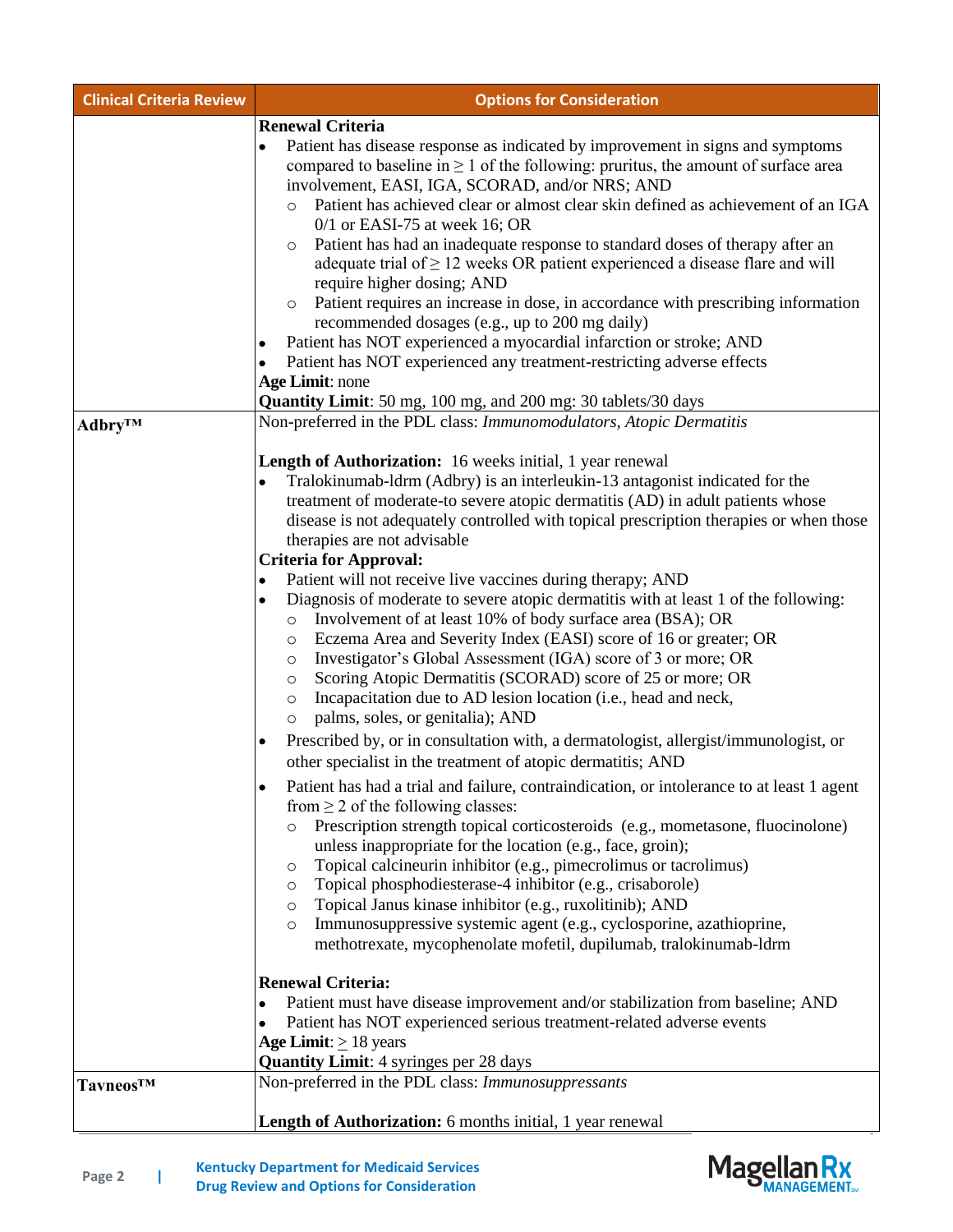| <b>Clinical Criteria Review</b> | <b>Options for Consideration</b>                                                                                                                                                                                                                                                                                                                                                                                          |
|---------------------------------|---------------------------------------------------------------------------------------------------------------------------------------------------------------------------------------------------------------------------------------------------------------------------------------------------------------------------------------------------------------------------------------------------------------------------|
|                                 | Avacopan (Tavneos) is a complement 5a receptor (C5aR) antagonist indicated as an<br>$\bullet$<br>adjunctive treatment of adult patients with severe active anti-neutrophil cytoplasmic<br>autoantibody (ANCA)-associated vasculitis (granulomatosis with polyangiitis [GPA]<br>and microscopic polyangiitis [MPA]) in combination with standard therapy including<br>glucocorticoids.<br><b>Initial Approval Criteria</b> |
|                                 | Patient has severe active antineutrophil cytoplasmic autoantibody (ANCA)-<br>$\bullet$<br>associated vasculitis; AND                                                                                                                                                                                                                                                                                                      |
|                                 | Patient has autoantibodies for proteinase 3 (PR3) or myeloperoxidase (MPO),<br>$\circ$<br>as detected using indirect immunofluorescence (IIF) assay or antigen-specific<br>enzyme linked immunosorbent assays (ELISAs); OR<br>Disease is confirmed by tissue biopsy at the site of active disease; AND<br>$\circ$                                                                                                         |
|                                 | Patient has been evaluated and screened for the presence of hepatitis B virus (HBV)<br>$\bullet$<br>prior to initiating treatment; AND                                                                                                                                                                                                                                                                                    |
|                                 | Physician has assessed disease severity utilizing an objective measure/tool (e.g.,<br>Birmingham Vasculitis Activity Score [BVAS]) and patient has a baseline score of $\geq$<br>16 with 1 of the following:<br>Patient has 1 major item; OR<br>$\circ$                                                                                                                                                                   |
|                                 | Patient has $\geq 3$ non-major items; OR<br>$\circ$                                                                                                                                                                                                                                                                                                                                                                       |
|                                 | $\circ$ Patient has $\geq 2$ renal items of proteinuria and hematuria; AND                                                                                                                                                                                                                                                                                                                                                |
|                                 | Patient does NOT have an active infection, including clinically important localized<br>$\bullet$<br>infections; AND                                                                                                                                                                                                                                                                                                       |
|                                 | Patient has failed on $\geq 1$ of the following regimens:<br>Patient has failed immunosuppressant therapy (e.g., cyclophosphamide,<br>$\circ$<br>azathioprine, methotrexate, mycophenolate), unless contraindicated or not<br>tolerated; OR                                                                                                                                                                               |
|                                 | Patient has failed on anti-CD20 monoclonal antibody therapy (e.g.,<br>$\circ$<br>rituximab), unless contraindicated or not tolerated; AND                                                                                                                                                                                                                                                                                 |
|                                 | Avacopan (Tavneos) will be used as adjunctive therapy in combination with standard<br>therapy (e.g., corticosteroids, cyclophosphamide, azathioprine, mycophenolate,<br>rituximab).                                                                                                                                                                                                                                       |
|                                 | <b>Renewal Criteria</b>                                                                                                                                                                                                                                                                                                                                                                                                   |
|                                 | Disease response from pre-treatment baseline as indicated by the following:<br>٠<br>Absence of new symptoms; AND<br>O                                                                                                                                                                                                                                                                                                     |
|                                 | Minimal use of glucocorticoids (e.g., $<$ 5 mg of prednisone or equivalent);<br>$\circ$<br><b>AND</b>                                                                                                                                                                                                                                                                                                                     |
|                                 | One or more of the following:<br>$\circ$                                                                                                                                                                                                                                                                                                                                                                                  |
|                                 | Decrease in relapses/flares and/or ANCA levels; OR<br>Improvement in organ manifestations (e.g., those with pulmonary-<br>٠<br>renal syndrome should improve in PFTs, proteinuria, creatinine); OR<br>Remission (defined as a composite scoring index of 0 on the BVAS);<br><b>AND</b>                                                                                                                                    |
|                                 | Patient has NOT experienced any treatment-restricting adverse effects (e.g.,<br>$\bullet$                                                                                                                                                                                                                                                                                                                                 |
|                                 | hepatoxicity, severe hypersensitivity reactions, serious infections).                                                                                                                                                                                                                                                                                                                                                     |
|                                 | Age Limit: $\geq$ 18 years                                                                                                                                                                                                                                                                                                                                                                                                |
|                                 | <b>Quantity Limit: 180 capsules per 30 days</b><br>Non-preferred in the PDL class: Lipotropics: Other                                                                                                                                                                                                                                                                                                                     |
| Leqvio <sup>®</sup>             |                                                                                                                                                                                                                                                                                                                                                                                                                           |
|                                 | <b>Length of Authorization:</b> 6 months initial; 1 year renewal                                                                                                                                                                                                                                                                                                                                                          |

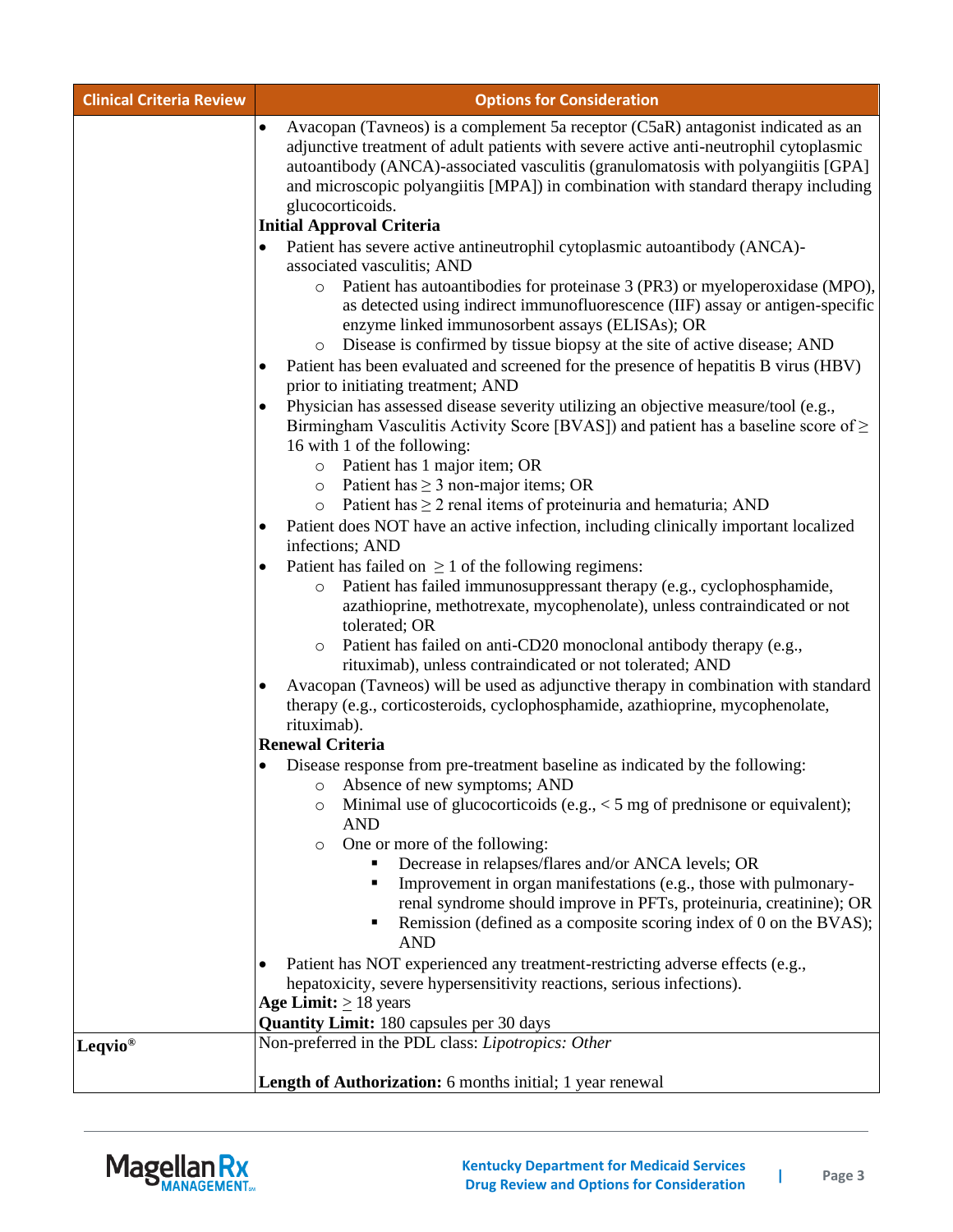| <b>Clinical Criteria Review</b> | <b>Options for Consideration</b>                                                                                                                                                                                                                                                                                                                                                                                                                                                                                                                                                                                                                                                                                                                                                                                                                                                                                                                                                                                                                                                                                                                                                                                                                                                                                                                                                                                                                                                                                                                               |
|---------------------------------|----------------------------------------------------------------------------------------------------------------------------------------------------------------------------------------------------------------------------------------------------------------------------------------------------------------------------------------------------------------------------------------------------------------------------------------------------------------------------------------------------------------------------------------------------------------------------------------------------------------------------------------------------------------------------------------------------------------------------------------------------------------------------------------------------------------------------------------------------------------------------------------------------------------------------------------------------------------------------------------------------------------------------------------------------------------------------------------------------------------------------------------------------------------------------------------------------------------------------------------------------------------------------------------------------------------------------------------------------------------------------------------------------------------------------------------------------------------------------------------------------------------------------------------------------------------|
|                                 | Inclisiran, a small interfering RNA (siRNA) directed to PCSK9 (proprotein<br>$\bullet$<br>convertase subtilisin kexin type 9) mRNA, is indicated as an adjunct to diet and<br>maximally tolerated statin therapy for the treatment of adults with heterozygous<br>familial hypercholesterolemia (HeFH) or clinical atherosclerotic cardiovascular<br>disease (ASCVD), who require additional lowering of low-density lipoprotein<br>cholesterol (LDL-C).<br><b>Criteria for Approval</b>                                                                                                                                                                                                                                                                                                                                                                                                                                                                                                                                                                                                                                                                                                                                                                                                                                                                                                                                                                                                                                                                       |
|                                 | Prescribed initially by, or in consultation with a cardiologist, lipid specialist,<br>endocrinologist, vascular medicine, or other applicable specialist; AND<br>Documentation of low-density lipoprotein cholesterol (LDL-C) prior to/without<br>$\bullet$<br>PCSK9 inhibitor therapy; AND<br>Medication is used to reduce the risk of cardiovascular (CV) events (e.g., myocardial<br>٠<br>infarction, stroke) in a patient with established CV disease; OR<br>Diagnosis of primary hyperlipidemia, including heterozygous and homozygous<br>$\bullet$<br>familial hypercholesterolemia; AND<br>Trial and failure to achieve LDL goal after 3 months of high intensity statin<br>$\circ$<br>therapy; OR<br>Patient does not tolerate statins ( $\geq 2$ statin trials of any length were unsuccessful<br>$\circ$<br>due to adverse effects); AND<br>Maximum tolerated doses of lipid-lowering therapies will continue to be used in<br>$\circ$<br>combination with PCSK9 therapy.                                                                                                                                                                                                                                                                                                                                                                                                                                                                                                                                                                            |
|                                 | <b>Renewal Criteria</b><br>Documentation of most recent LDL-C while on treatment that demonstrate a<br>reduction in LDL-C when compared to the baseline values.<br>Age Limit: $\geq$ 18 years                                                                                                                                                                                                                                                                                                                                                                                                                                                                                                                                                                                                                                                                                                                                                                                                                                                                                                                                                                                                                                                                                                                                                                                                                                                                                                                                                                  |
| <b>Vyvgart<sup>TM</sup></b>     | Non PDL class: Immunomodulators, miscellaneous<br>Length of Authorization: 3 months initial, 1 year renewal<br>Efgartigimod alfa-fcab (Vyvgart), a neonatal Fc receptor blocker, is indicated for the<br>$\bullet$<br>treatment of generalized myasthenia gravis (gMG) in adult patients who are anti-<br>acetylcholine receptor (AChR) antibody positive.<br><b>Criteria for Approval</b><br>Diagnosis of Myasthenia Gravis (MGFA Class II to IV disease); AND<br>Patient has a positive serologic test for anti-acetylcholine receptor (AChR)<br>$\bullet$<br>antibodies; AND<br>Patient has a baseline immunoglobulin G (IgG) level of $\geq 6$ g/L (600 mg/dL); AND<br>٠<br>Patient does NOT have an active infection, including clinically important localized<br>$\bullet$<br>infections; AND<br>Patient had an inadequate response after a minimum 1-year trial with $\geq 2$<br>٠<br>immunosuppressive therapies (e.g., corticosteroids plus an immunosuppressant such<br>as azathioprine, cyclosporine, mycophenolate) OR<br>Patient required chronic treatment with plasmapheresis or plasma exchange (PE) or<br>٠<br>intravenous immunoglobulin (IVIG) in addition to immunosuppressant therapy; AND<br>Efgartigimod will NOT be used in combination with other immunomodulatory<br>$\bullet$<br>biologic therapies; AND<br>Live-attenuated or live vaccines will NOT be administered during treatment; AND<br>$\bullet$<br>Patient has a thymoma OR patient does not have a thymoma and is $\leq 50$ years of age<br>٠<br>AND has had a thymectomy |
|                                 | Physician has assessed objective signs of neurological weakness and fatiguability on<br>a baseline neurological examination (e.g., including, but not limited to, the<br>Quantitative Myasthenia Gravis [QMG] score); AND                                                                                                                                                                                                                                                                                                                                                                                                                                                                                                                                                                                                                                                                                                                                                                                                                                                                                                                                                                                                                                                                                                                                                                                                                                                                                                                                      |

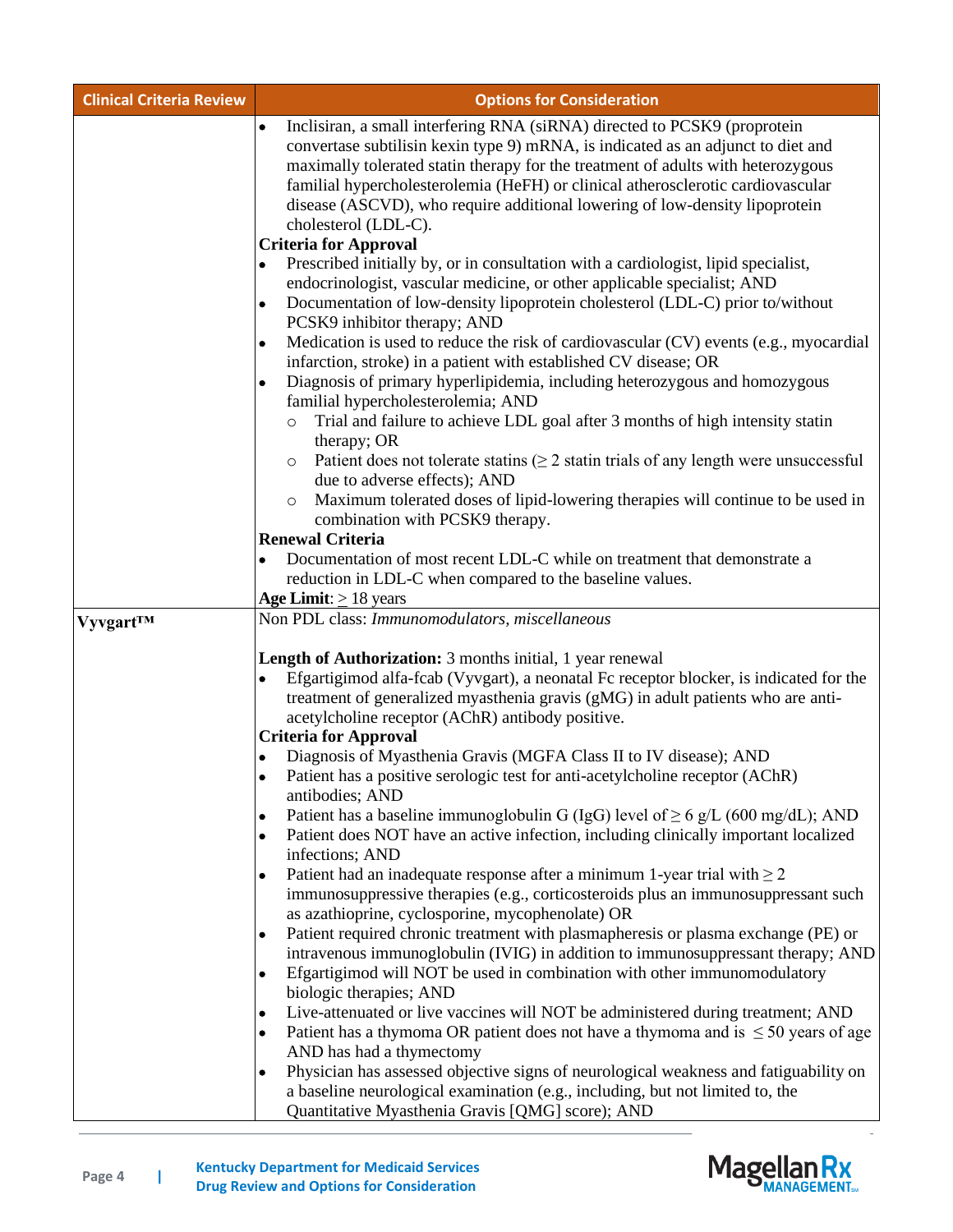| <b>Clinical Criteria Review</b> | <b>Options for Consideration</b>                                                                                                                                                         |
|---------------------------------|------------------------------------------------------------------------------------------------------------------------------------------------------------------------------------------|
|                                 | Patient has a baseline MG-Activities of Daily Living (MG-ADL) total score of $\geq$ 5.<br>$\bullet$                                                                                      |
|                                 | <b>Renewal Criteria</b>                                                                                                                                                                  |
|                                 | Patient must have disease improvement as indicated by:<br>٠                                                                                                                              |
|                                 | reduction in MG-ADL total score of $\geq$ 2-points from baseline that is sustained for<br>$\circ$<br>$\geq$ 4-weeks; OR                                                                  |
|                                 | improvement of $\geq$ 3-points from baseline in the Quantitative Myasthenia Gravis<br>$\circ$<br>(QMG) total score sustained for $\geq$ 4-weeks; AND                                     |
|                                 | Patient experiences improvement in muscle strength testing with fatigue maneuvers<br>٠                                                                                                   |
|                                 | as evidenced on neurologic examination when compared to baseline; AND                                                                                                                    |
|                                 | Patient requires continuous treatment, after an initial beneficial response, due to new<br>$\bullet$<br>or worsening disease activity (Note: a minimum of 50 days must have elapsed from |
|                                 | the start of the previous treatment cycle)                                                                                                                                               |
|                                 | Patient has NOT experienced any treatment-restricting adverse effects.                                                                                                                   |
|                                 | Age Limit: $\geq 18$ years                                                                                                                                                               |
|                                 | <b>Quantity Limit:</b> 3 vials per week for 4 doses per 50 days                                                                                                                          |
| Besemri™                        | Non PDL class: Immunomodulators, miscellaneous                                                                                                                                           |
|                                 |                                                                                                                                                                                          |
|                                 | <b>Length of Authorization:</b> 1 year                                                                                                                                                   |
|                                 | Ropeginterferon alfa-2b-njft (Besremi) is an interferon alfa-2b indicated for the treatment                                                                                              |
|                                 | of adults with polycythemia vera.                                                                                                                                                        |
|                                 | <b>Initial Approval Criteria</b>                                                                                                                                                         |
|                                 | Patient has a confirmed diagnosis of polycythemia vera; AND<br>٠                                                                                                                         |
|                                 | Patient does NOT have hypersensitivity to other interferons including interferon alfa-<br>٠<br>2b or any of the product's inactive ingredients; AND                                      |
|                                 | Patient does NOT have a history of severe psychiatric disorders (e.g., severe<br>$\bullet$                                                                                               |
|                                 | depression, suicidal ideation, suicide attempt(s)); AND                                                                                                                                  |
|                                 | Patient does NOT have moderate-to-severe hepatic impairment (e.g., Child-Pugh B<br>٠<br>or $C$ ; AND                                                                                     |
|                                 | Patient does NOT have a history of active serious or untreated autoimmune disease;<br>٠<br><b>AND</b>                                                                                    |
|                                 | Patient is NOT a transplant recipient on immunosuppressive therapy; AND<br>٠                                                                                                             |
|                                 | Patient does NOT have stage 4 renal impairment (e.g., eGFR is < 30 mL/min); AND<br>٠                                                                                                     |
|                                 | Ropeginterferon alfa-2b-njft must be used as single agent therapy (note: excludes use                                                                                                    |
|                                 | when transitioning from hydroxyurea); AND                                                                                                                                                |
|                                 | Ropeginterferon alfa-2b-njft will NOT be used in combination with any of the<br>$\bullet$                                                                                                |
|                                 | following:                                                                                                                                                                               |
|                                 | myelosuppressive agents;                                                                                                                                                                 |
|                                 | interferon type products (e.g., alfa-, beta-, gamma- interferon);                                                                                                                        |
|                                 | narcotics, hypnotics, or sedatives; AND                                                                                                                                                  |
|                                 | Patient has a documented failure, contraindication, or ineffective response to<br>$\bullet$                                                                                              |
|                                 | maximum tolerated doses of hydroxyurea for a minimum 3-month trial; AND                                                                                                                  |
|                                 | Patient will have ophthalmological examinations prior to start and during therapy;<br>$\bullet$                                                                                          |
|                                 | <b>AND</b>                                                                                                                                                                               |
|                                 | Patient will have a complete blood count (CBC) at baseline, during titration, and<br>$\bullet$                                                                                           |
|                                 | every 3 to 6 months during the maintenance phase; AND                                                                                                                                    |
|                                 | Patient will have liver function tests (LFTs) at baseline and during therapy; AND<br>$\bullet$                                                                                           |
|                                 | Patient will be monitored for serum triglycerides (TG) at baseline and intermittently<br>$\bullet$<br>during therapy; AND                                                                |

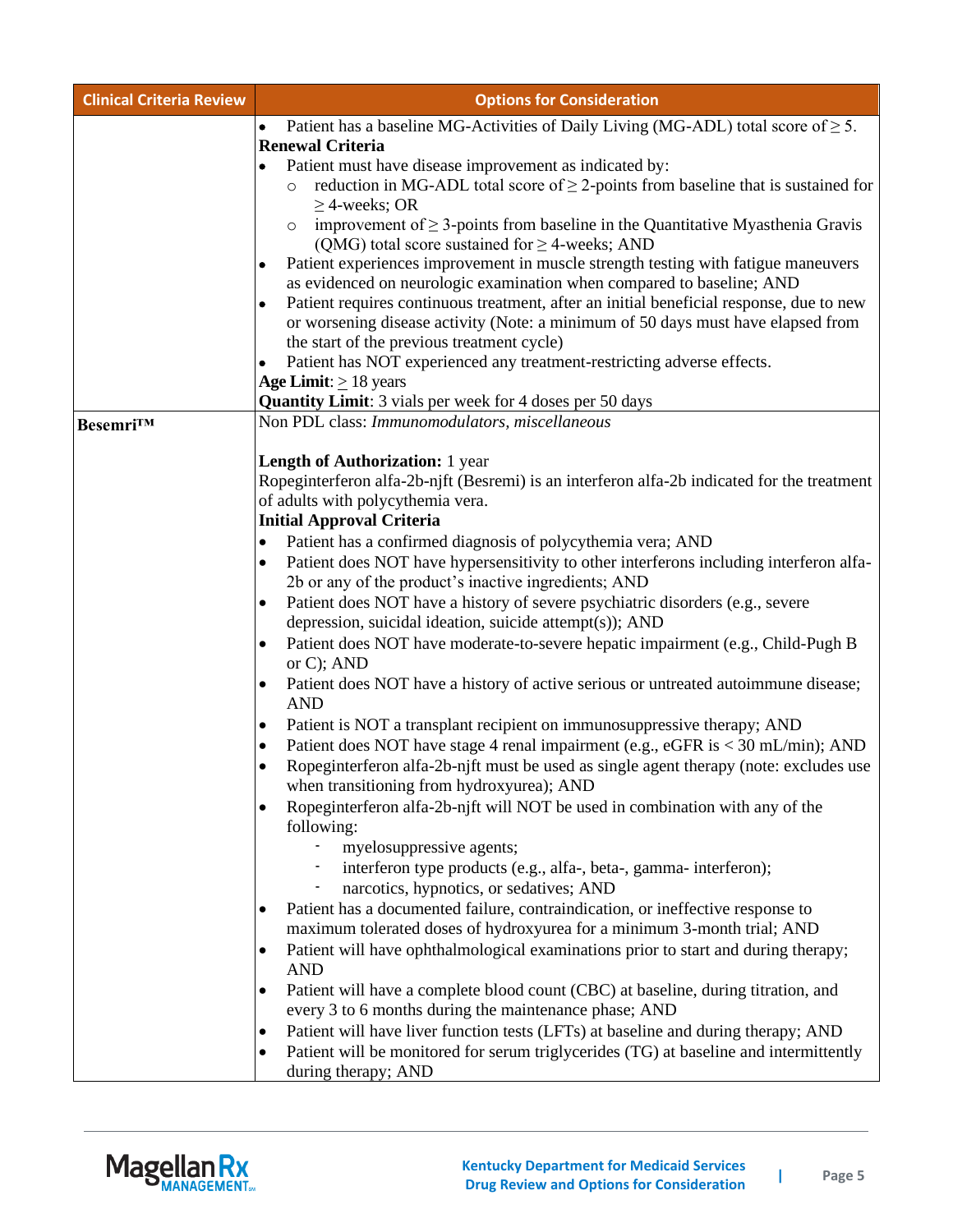| <b>Clinical Criteria Review</b> | <b>Options for Consideration</b>                                                                                                                                                                          |
|---------------------------------|-----------------------------------------------------------------------------------------------------------------------------------------------------------------------------------------------------------|
|                                 | Females of reproductive potential must have a negative pregnancy test prior to use<br>$\bullet$<br>and use effective contraception during therapy and for a minimum of 8 weeks<br>following the last dose |
|                                 | <b>Renewal Criteria</b>                                                                                                                                                                                   |
|                                 | Patient has maintained hematological stability as evidenced by all of the following<br>٠<br>parameters:<br>Hematocrit $<$ 45% and no phlebotomy in the preceding 2 months; AND<br>$\bullet$               |
|                                 | Platelets $\leq 400$ x 109/L; AND<br>$\bullet$                                                                                                                                                            |
|                                 | Leukocytes $\leq 10$ x 109/L; AND<br>$\bullet$<br>Patients who have maintained a complete hematological response or                                                                                       |
|                                 | hematological stability after 1 year of treatment, at stable doses, will attempt a<br>dosing interval increase to 4 weeks; AND                                                                            |
|                                 | Patient has NOT experienced any treatment-restricting adverse effects                                                                                                                                     |
|                                 | Age Limit: $\geq$ 18 years                                                                                                                                                                                |
| Tezspire™                       | Non-preferred in the PDL class: Immunomodulators, Asthma                                                                                                                                                  |
|                                 | <b>Length of Authorization:</b> 1 year                                                                                                                                                                    |
|                                 | Tezepelumab-ekko (Tezspire), a thymic stromal lymphopoietin (TSLP) inhibitor, is                                                                                                                          |
|                                 | indicated for the add-on maintenance treatment of adult and pediatric patients aged $\geq$<br>12 years with severe asthma.                                                                                |
|                                 | <b>Criteria for Approval:</b>                                                                                                                                                                             |
|                                 | Patient must have a diagnosis of severe asthma; AND                                                                                                                                                       |
|                                 | Must be used for add-on maintenance treatment in patients regularly receiving BOTH<br>٠<br>of the following:                                                                                              |
|                                 | Medium- to high-dose inhaled corticosteroids; AND<br>$\circ$                                                                                                                                              |
|                                 | An additional controller medication (e.g., long-acting beta agonist, leukotriene<br>$\circ$<br>modifiers); AND                                                                                            |
|                                 | Patient must have had, in the previous year, at least 2 exacerbations requiring oral or<br>٠                                                                                                              |
|                                 | injectable corticosteroid treatment (in addition to the regular maintenance therapy<br>defined above) OR one exacerbation resulting in a hospitalization; AND                                             |
|                                 | Baseline measurement of $\geq 1$ of the following for assessment of clinical status:<br>o Use of systemic corticosteroids; OR                                                                             |
|                                 | Use of inhaled corticosteroids; OR                                                                                                                                                                        |
|                                 | Number of hospitalizations, ER visits, or unscheduled visits to healthcare<br>$\circ$<br>provider due to condition; OR<br>FEV1; AND<br>$\circ$                                                            |
|                                 | Must not be used in combination with anti-IgE, anti-IL4, or anti-IL5 monoclonal<br>٠                                                                                                                      |
|                                 | antibody agents (e.g., benralizumab, omalizumab, mepolizumab, reslizumab,<br>dupilumab); AND                                                                                                              |
|                                 | Patient does not have an active or untreated helminth infection; AND                                                                                                                                      |
|                                 | Will not be administered concurrently with live vaccines; AND<br>٠                                                                                                                                        |
|                                 | Patient has had a trial and failure, contraindication, or intolerance to at least<br>٠                                                                                                                    |
|                                 | 1preferred agent                                                                                                                                                                                          |
|                                 | <b>Renewal Criteria</b>                                                                                                                                                                                   |
|                                 | Improvement in asthma symptoms, asthma exacerbations, or airway function as<br>evidenced by decrease in $\geq 1$ of the following:                                                                        |
|                                 | Use of systemic corticosteroids; OR<br>$\circ$                                                                                                                                                            |
|                                 | Two-fold or greater decrease in inhaled corticosteroid use for at least 3 days; OR<br>$\circ$                                                                                                             |
|                                 | Hospitalizations; OR<br>$\circ$                                                                                                                                                                           |
|                                 | ER visits; OR<br>$\circ$                                                                                                                                                                                  |



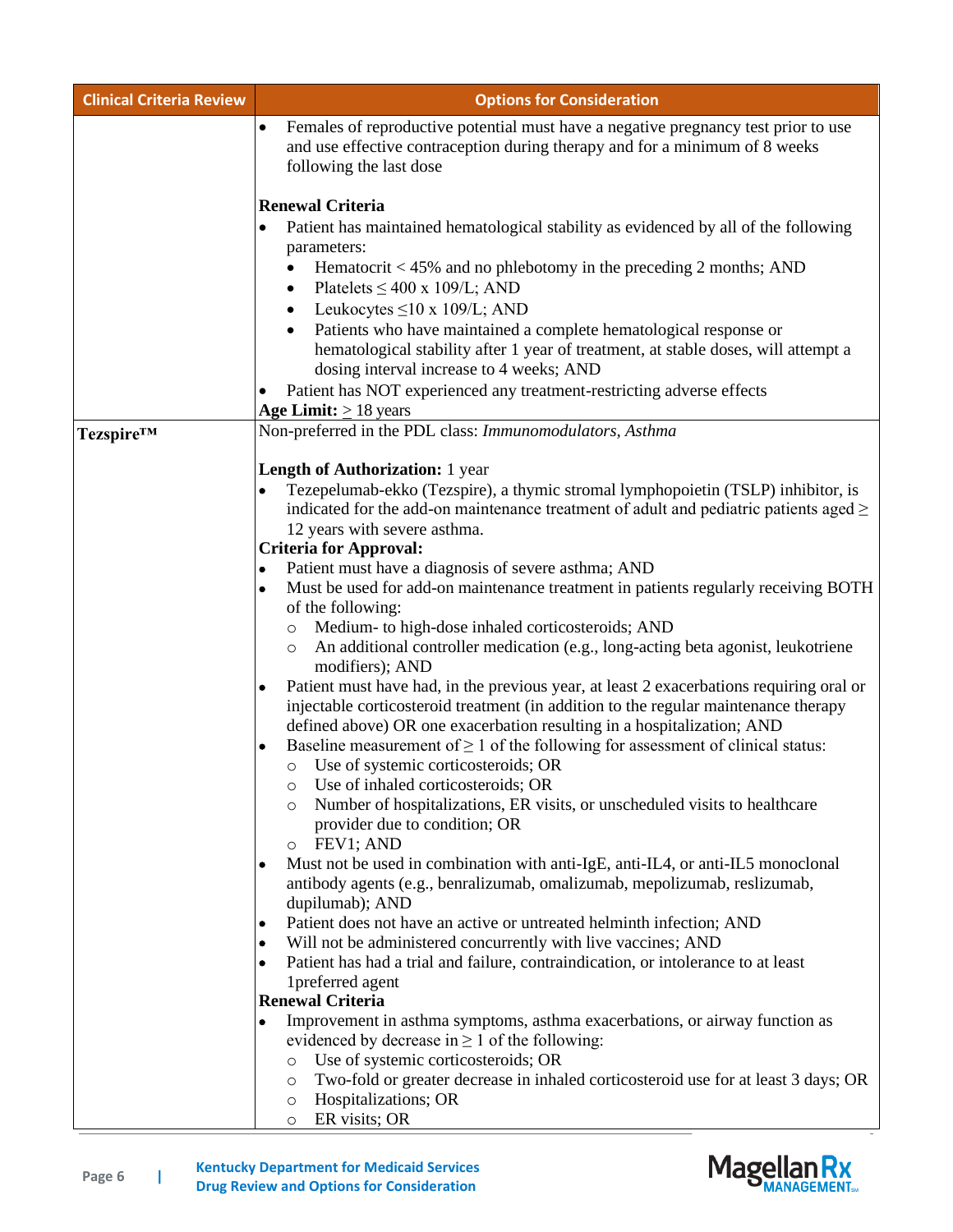| <b>Clinical Criteria Review</b> | <b>Options for Consideration</b>                                      |
|---------------------------------|-----------------------------------------------------------------------|
|                                 | Unscheduled visits to healthcare provider; OR                         |
|                                 | Improvement from baseline in FEV1; AND                                |
|                                 | Patient has not experienced any treatment-restricting adverse effects |
|                                 | <b>Age Limit:</b> $\geq$ 12 years                                     |
|                                 | <b>Quantity Limit:</b> 1 prefilled syringe per 28 days                |

| <b>New Class Reviews</b>                           | <b>Options for Consideration</b>                                                                                                                                                                                                                                                                                                                                                                                                                                                                                                                                                                                                                                          |
|----------------------------------------------------|---------------------------------------------------------------------------------------------------------------------------------------------------------------------------------------------------------------------------------------------------------------------------------------------------------------------------------------------------------------------------------------------------------------------------------------------------------------------------------------------------------------------------------------------------------------------------------------------------------------------------------------------------------------------------|
| Immunomodulators,<br>Asthma                        | <b>Immunomodulators, Asthma</b><br>DMS to select preferred agent(s) based on economic evaluation.<br>$\bullet$<br>Agents not selected as preferred will be considered non-preferred and will require<br>$\bullet$<br>PA.<br>For any new chemical entity in <i>Immunomodulators</i> , <i>Asthma</i> class, require PA until<br>$\bullet$<br>reviewed by the P&T Committee.<br>Non-preferred drug criteria<br>Approval of non-preferred agents requires $\geq$ 3-month trial and therapeutic failure,<br>$\bullet$<br>allergy, contraindication (including potential drug-drug interactions with other                                                                      |
|                                                    | medications) or intolerance of at least 1 preferred agent.                                                                                                                                                                                                                                                                                                                                                                                                                                                                                                                                                                                                                |
| <b>Uterine Disorder</b><br><b>Treatments</b>       | <b>Uterine Disorder Treatments</b><br>DMS to select preferred agent(s) based on economic evaluation.<br>$\bullet$<br>Agents not selected as preferred will be considered non-preferred and will require<br>$\bullet$<br>PA.<br>For any new chemical entity in <i>Uterine Disorder Treatments</i> class, require PA until<br>$\bullet$<br>reviewed by the P&T Committee.<br>Non-preferred drug criteria<br>Approval of non-preferred agents requires trial and therapeutic failure, allergy,<br>$\bullet$<br>contraindication (including potential drug-drug interactions with other medications)<br>or intolerance of 1 preferred agent with the same indication for use. |
| <b>Full Class Reviews</b>                          | <b>Options for Consideration</b>                                                                                                                                                                                                                                                                                                                                                                                                                                                                                                                                                                                                                                          |
| <b>Analgesics, Narcotics</b><br><b>Short</b>       | <b>Narcotics: Short-Acting</b><br>DMS to select preferred agent(s) based on economic evaluation; however, at least<br>$\bullet$<br>six unique chemical entities should be preferred.<br>Agents not selected as preferred will be considered non-preferred and require PA.<br>$\bullet$<br>For any new chemical entity in the Narcotics: Short-Acting class, require PA until<br>$\bullet$<br>reviewed by the P&T Advisory Committee.                                                                                                                                                                                                                                      |
| <b>Analgesics, Narcotics</b><br><b>Long Acting</b> | <b>Narcotics: Long-Acting</b><br>DMS to select preferred agent(s) based on economic evaluation; however, at least<br>$\bullet$<br>four unique chemical entities should be preferred.<br>Agents not selected as preferred will be considered non-preferred and require PA.<br>For any new chemical entity in the Narcotics: Long-Acting class, require PA until<br>$\bullet$<br>reviewed by the P&T Advisory Committee.                                                                                                                                                                                                                                                    |
| Antihyperuricemics                                 | Antihyperuricemics<br>DMS to select preferred agent(s) based on economic evaluation; however, at least<br>$\bullet$<br>two unique chemical entities should be preferred.<br>Agents not selected as preferred will be considered non-preferred and require PA.<br>٠<br>For any new chemical entity in the Antihyperuricemics class, require PA until<br>$\bullet$<br>reviewed by the P&T Advisory Committee.                                                                                                                                                                                                                                                               |

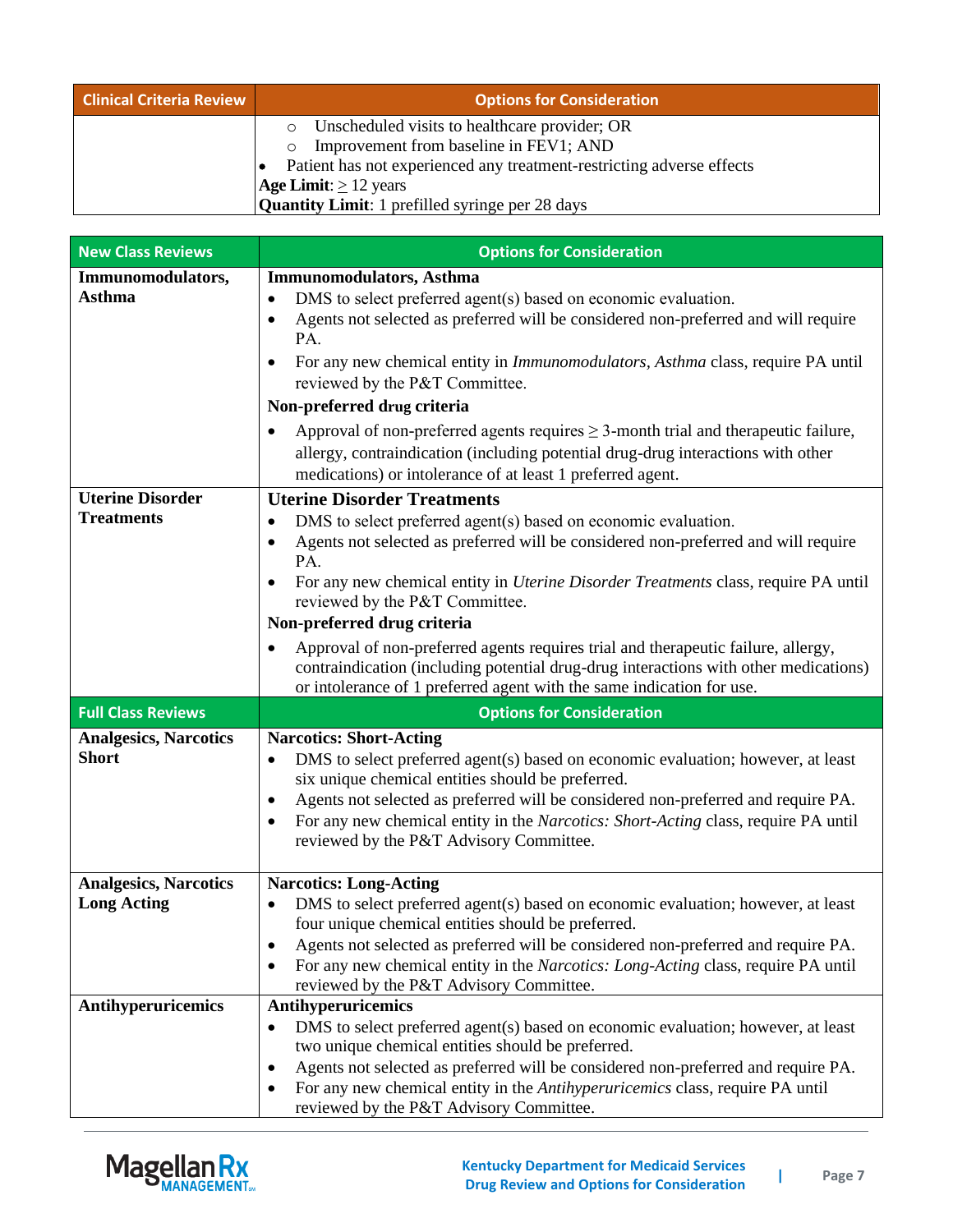| <b>Antimigraine Agents,</b><br><b>Other</b><br><b>Bone Resorption</b><br><b>Suppression &amp; Related</b> | <b>Antimigraine Agents, CGRP Inhibitors</b><br>DMS to select preferred agent (s) based on economic evaluation.<br>$\bullet$<br>Agents not selected as preferred will be considered non preferred and require PA.<br>$\bullet$<br>For any new chemical entity in the Antimigraine Agents, CGRP Inhibitors class,<br>$\bullet$<br>require a PA until reviewed by the P&T Advisory Committee.<br><b>Bone Resorption Suppression and Related Agents</b><br>DMS to select preferred agent(s) based on economic evaluation; however, at least 2<br>$\bullet$<br>unique chemical entities should be preferred.<br>Agents not selected as preferred will be considered non-preferred and require PA.<br>$\bullet$<br>For any new chemical entity in the Bone Resorption Suppression and Related<br>$\bullet$<br>Agents class, require PA until reviewed by the P&T Advisory Committee. |
|-----------------------------------------------------------------------------------------------------------|--------------------------------------------------------------------------------------------------------------------------------------------------------------------------------------------------------------------------------------------------------------------------------------------------------------------------------------------------------------------------------------------------------------------------------------------------------------------------------------------------------------------------------------------------------------------------------------------------------------------------------------------------------------------------------------------------------------------------------------------------------------------------------------------------------------------------------------------------------------------------------|
| <b>Colony Stimulating</b><br><b>Factors</b>                                                               | <b>Erythropoiesis Stimulating Proteins</b><br>DMS to select preferred agent (s) based on economic evaluation.<br>$\bullet$<br>Agents not selected as preferred will be considered non preferred and require PA.<br>٠<br>For any new chemical entity in the Colony Stimulating Factors class, require a PA<br>$\bullet$<br>until reviewed by the P&T Advisory Committee.                                                                                                                                                                                                                                                                                                                                                                                                                                                                                                        |
| <b>Glucagon Agents</b>                                                                                    | <b>Glucagon Agents</b><br>DMS to select preferred agent(s) based on economic evaluation; however, at least<br>$\bullet$<br>one intramuscular (IM) glucagon should be preferred.<br>Agents not selected as preferred will be considered non-preferred and require PA.<br>$\bullet$<br>For any new chemical entity in the Glucagon Agents class, require PA until<br>$\bullet$<br>reviewed by the P&T Advisory Committee.                                                                                                                                                                                                                                                                                                                                                                                                                                                        |
| Glucocorticoids, Oral                                                                                     | <b>Oral Steroids</b><br>DMS to select preferred agent(s) based on economic evaluation; however, at least 2<br>$\bullet$<br>unique chemical entities should be preferred.<br>Agents not selected as preferred will be considered non-preferred and require PA.<br>٠<br>For any new chemical entity in the Oral Steroids class, require PA until reviewed<br>٠<br>by the P&T Advisory Committee.                                                                                                                                                                                                                                                                                                                                                                                                                                                                                 |
| Hypoglycemics,<br><b>Incretin</b><br><b>Mimetics/Enhancers</b>                                            | <b>Diabetes: DPP-4 Inhibitors</b><br>DMS to select preferred agent (s) based on economic evaluation; however, at least<br>$\bullet$<br>one unique chemical entity should be preferred.<br>Agents not selected as preferred will be considered non-preferred and will require<br>$\bullet$<br>PA.<br>For any new chemical entity in <i>Diabetes: DPP-4 Inhibitors</i> class, require a PA until<br>$\bullet$<br>reviewed by the P&T Advisory Committee.                                                                                                                                                                                                                                                                                                                                                                                                                         |
| Hypoglycemics,<br><b>Insulins &amp; Related</b>                                                           | <b>Diabetes: Insulins and Related Agents</b><br>DMS to select preferred agent(s) based on economic evaluation; however, at least<br>$\bullet$<br>one insulin of each type (short, intermediate, long) should be preferred.<br>Agents not selected as preferred will be considered non-preferred and require PA.<br>٠<br>For any new chemical entity in the Diabetes: Insulins and Related Agents class,<br>٠<br>require PA until reviewed by the P&T Advisory Committee.                                                                                                                                                                                                                                                                                                                                                                                                       |